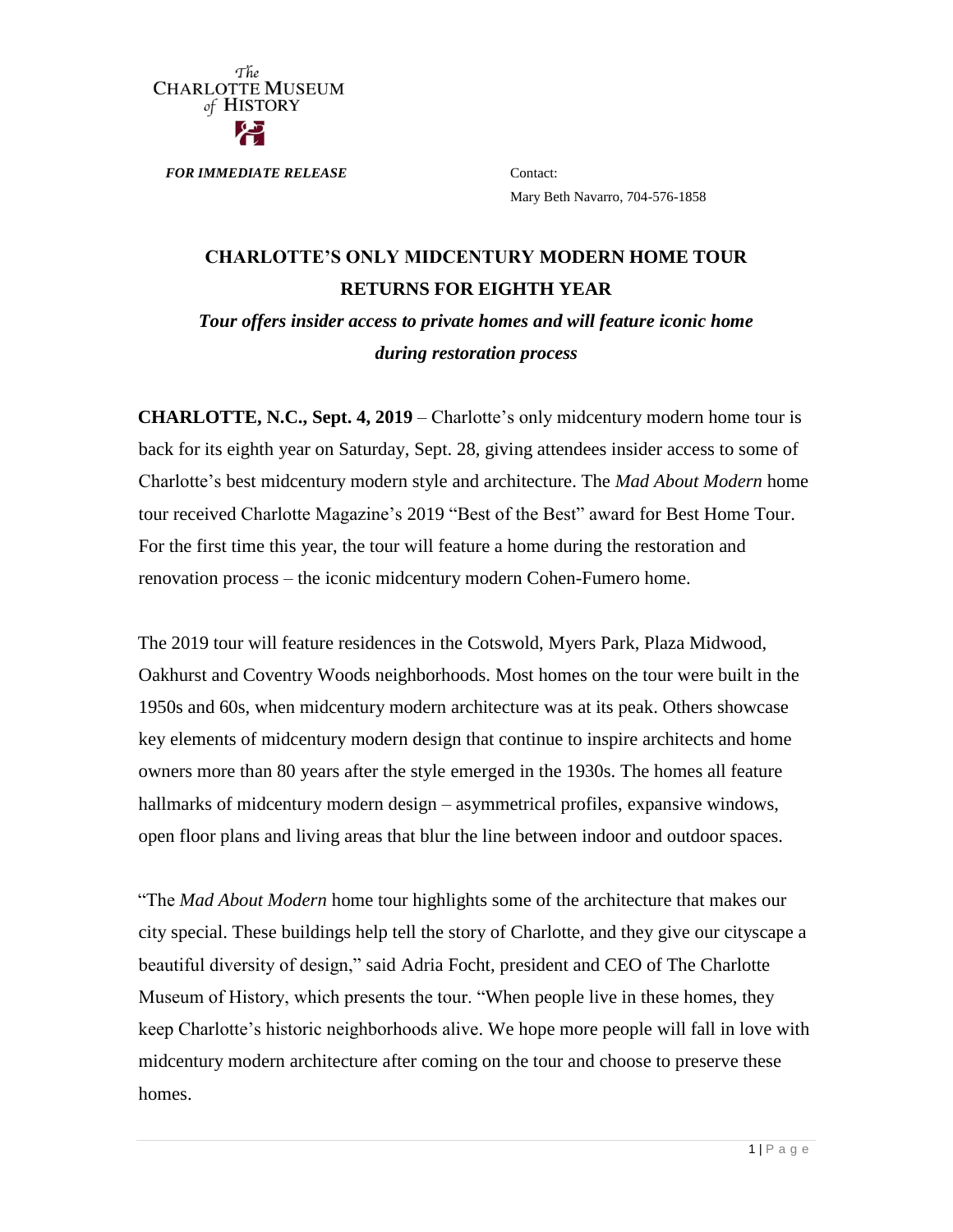## $\tau$ fie CHARLOTTE MUSEUM of HISTORY

"Over the years, we've included many stunning homes on the tour that have been beautifully restored. Some have even been featured in national magazines," Focht said. "This year's tour will continue that tradition, while returning to its roots, and in fact to the roots of midcentury modern design itself, showcasing homes anyone can live in. We've expanded our geographic reach beyond South Park too, including homes in east and central Charlotte. The point is: you can find amazing examples of midcentury modern architecture throughout the city, and you don't need an Architectural-Digest-level budget to live in one. We all love to see the aspirational homes, and those will continue to be a big part of the tour. But in the end, midcentury modern design is for everyone."

"For the first time this year, we're thrilled to showcase a historic landmark that's being renovated," Focht said. "The Cohen-Fumero House is one of Charlotte's most iconic midcentury modern masterpieces and one of only a handful of high-style midcentury modern buildings in the region. Unfortunately, it's fallen into disrepair in recent years. Local realtor and midcentury enthusiast Charlie Miller recently purchased the long-vacant Cohen-Fumero property through Preservation North Carolina and plans to renovate it back to its former glory. Visitors on this year's tour can view the renovations in process. The completed rehabilitation will be on display on the 2020 tour."

This year's tour is supported by Charlie Miller of 5 Points Realty; Rodgers Builders; Barrett, Woodyard & Associates; Big Sushi; C DESIGN; Dustin Peck Photography; Edison Foard; Fos Restoration Co.; Josh Allison Architecture; LS3P; McCracken & Lopez P.A.; modbox USA; Richa Graphics; Sheedy Watts Design; Shelco; Stewart; Timmons Group and Walker Engineering.

All proceeds support The Charlotte Museum of History and its mission to share the Charlotte region's history through stories of its people, places and events.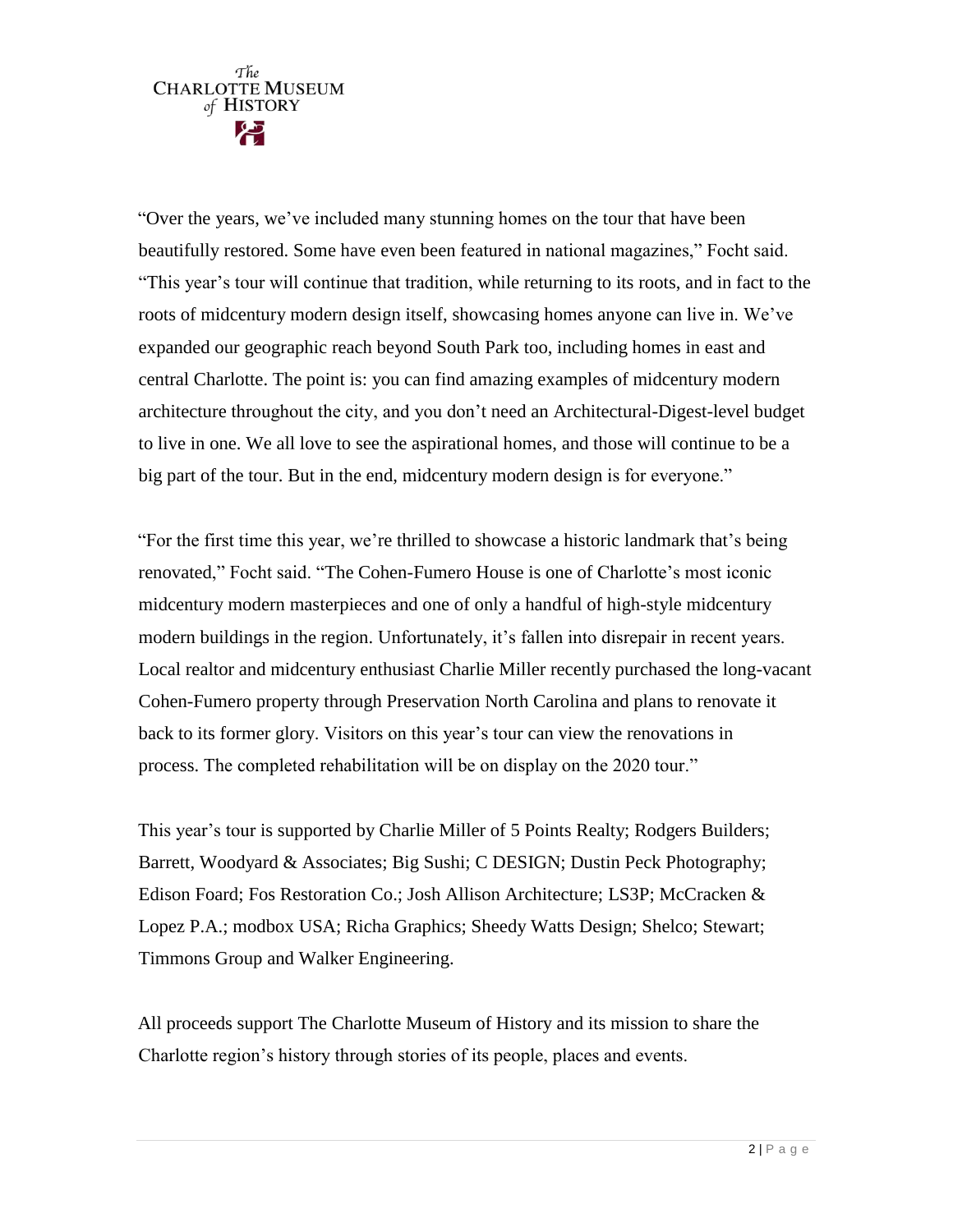# $\tau_{he}^{The}$  CHARLOTTE MUSEUM of HISTORY

#### **WHEN**

Saturday, Sept. 28  $10$  a.m.  $-4$  p.m.

Ticket holders can view the homes at their own pace on this self-guided tour.

### **HOW TO GO**

- Tickets are on sale now at [madaboutmodern.com.](https://www.madaboutmodern.com/)
- Advance tickets are \$25 for museum members and \$30 for non-members. If available, day-of tickets are \$35.
- Please no children under 12.
- Contact The Charlotte Museum of History with questions at 704.568.1774 or at info@charlottemuseum.org.

#### **2019 TOUR HOMES**

Other homes and midcentury modern buildings may be added.

**1412 Cavendish Court**

Providence Park neighborhood. Built in 1959. This three-bedroom, 2,700-squarefoot home incorporates quintessential midcentury elements, such as an asymmetrical roofline, wooden ceiling beams and large windows that let in natural light. The original hardwoods and front door have been preserved through recent renovations, and the current homeowners have focused on increasing efficiency of space rather than expanding. The result is a restored space that enhances original details, including the way color, light and shapes create the home's atmosphere. Look for the one-of-a-kind banister inside the front door and the new pool which, in true midcentury fashion, fits effortlessly into the landscape.

#### **1154 Cedarwood Lane – Cohen-Fumero House**

Coventry Woods neighborhood. Built in 1961. This three-bedroom, 1,728-squarefoot home in Coventry Woods is currently being restored. Designed by noted architect Murray Whisnant and constructed by Gus Vinroot, the house was a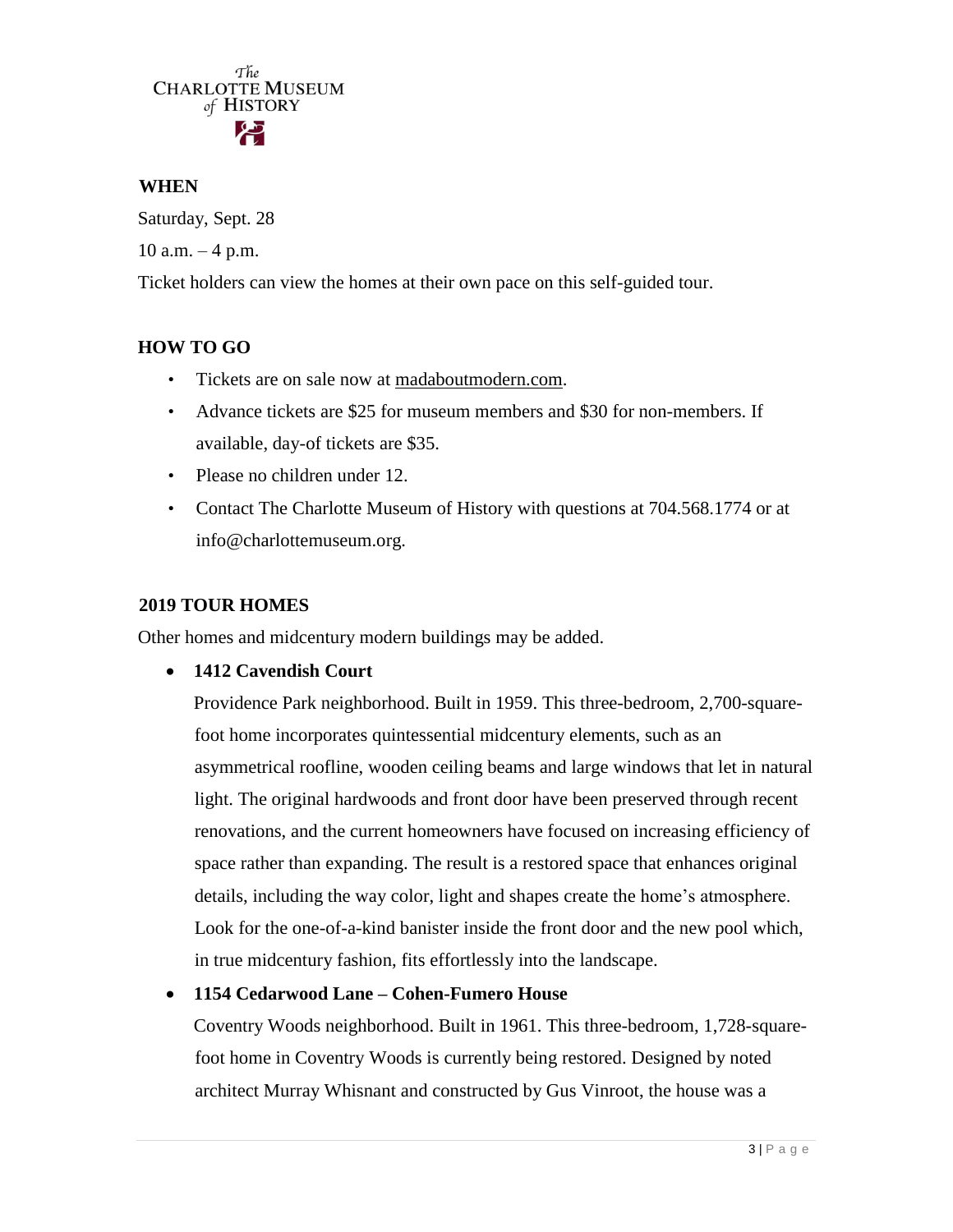center of artistic social life in Charlotte in the 1960s and beyond. Many wellknown and respected artists of the time were guests at the home, its serene setting perfect for encouraging the creative process and displaying the artwork that resulted. The home was designed for Herb Cohen and Jose Fumero – both renowned artists in their own rights – with artistic expression and entertaining in mind. The cantilevered exterior walls on the one-story home appear to float above the grade. The home features an enclosed courtyard, multiple window-walls, mahogany "floating" walls, narrow oak flooring, glass shelves and tall mahogany slab doors with original recessed latches.

#### **100 Hermitage Road**

Myers Park neighborhood. Built in 1914, this four-bedroom, 4,500-square-foot home includes a 1997 renovation by Raleigh architect Kenneth Hobgood, who designed a striking contemporary addition to this classic early-20<sup>th</sup>-century home. The renovation maintained the home's original exterior, while incorporating a new steel-and-slate staircase at the entrance. The stairs preview the contemporary addition of exposed steel and glass, which houses the kitchen, breakfast area and family room. The addition received an honor award from both the North Carolina and South Atlantic regions of the American Institute of Architects. The owners enjoy both the historical integrity of the original home and its transition to modern styling, including an open aesthetic, skylights and expansive windows, all of which are inspired by midcentury modern design.

#### **1815 Kilborne Drive**

Country Club Heights neighborhood. Built in 1960. Located in a middle class subdivision, this three-bedroom, 1,615-square-foot split-level illustrates how the midcentury modern tradition became accessible for everyone. This compact home lives large and features the original footprint with sensitive updates, including a kitchen renovation that incorporates the original design and cabinets, plus a lowerlevel bath addition tucked under the staircase. Look for several Eames originals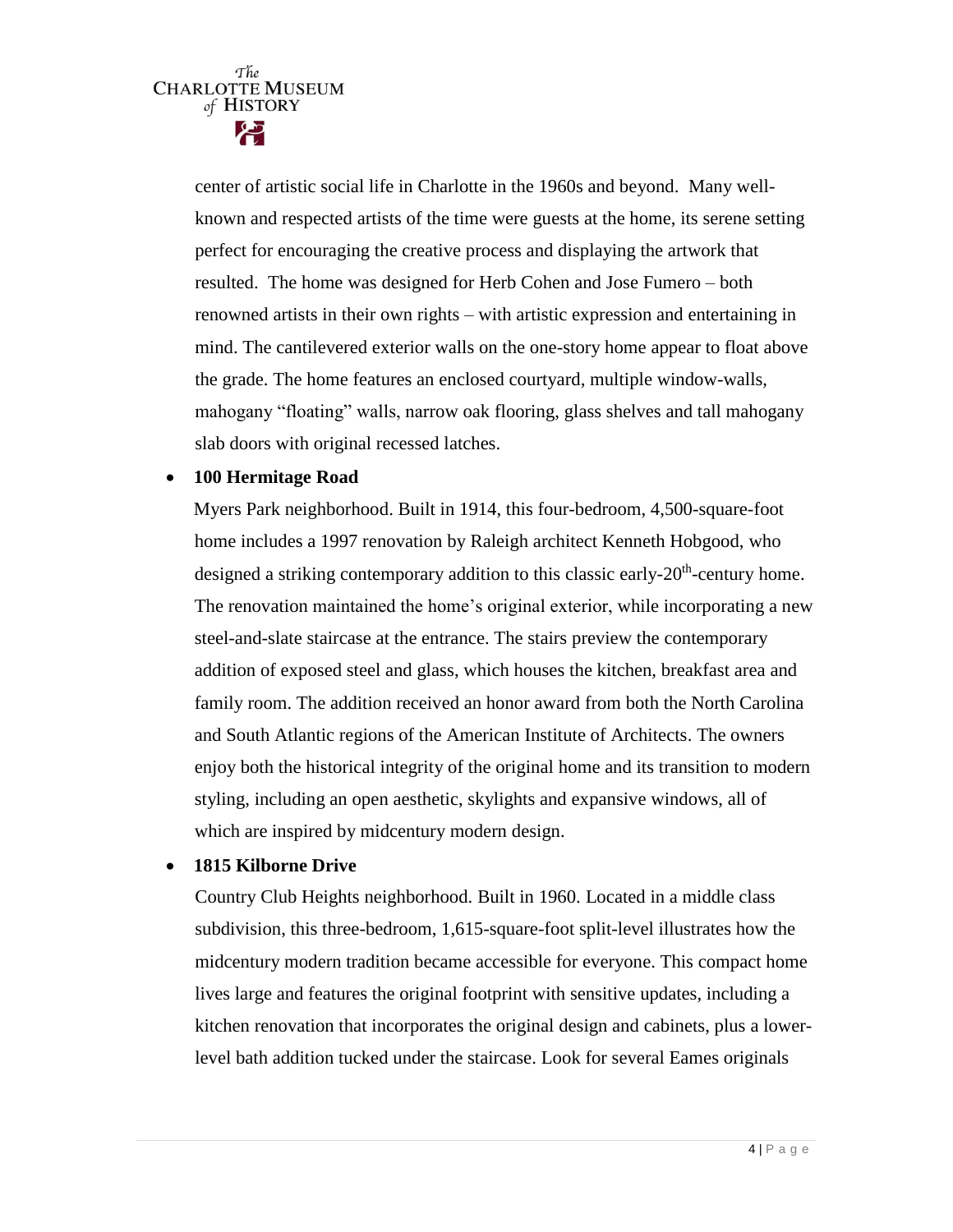

and an ethereal painting by North Carolina artist Stephen White that evokes Lennon and Ono.

**1320 Levy Way** 

Oakhurst neighborhood. Built in 2016. It's easy to spot the midcentury lineage in this stunning contemporary home, which features an open floor plan with large windows that look out onto the pool deck and outdoor living spaces, giving it a 1960s Palm Springs vibe. Angular planes, a hard stucco exterior and serene décor define this home, which includes several vintage midcentury pieces, such as a sofa in the upstairs den that suggests "sunken living room."

**3101 Loma Lane**

Plaza Midwood neighborhood. Built in 1951. The current owners purchased this three-bedroom, 2,300-square-foot ranch as soon as it hit the market in 2011, and then embarked on a project to update it while honoring its roots. The owners preserved original features like the wood-burning fireplace and classic midcentury "window wall" in the library. Hallmarks of the midcentury tradition are abundant throughout, including indoor/outdoor living spaces, one-story brick construction and light-filled rooms. The footprint has been enlarged to include a master suite with a unique ensuite bathroom. Don't miss the three stunning outdoor sculptures, especially the coiled metal piece by well-known Charlotte artist Hoss Haley.

#### **447 Merwick Circle**

Cotswold neighborhood. Built in 1959. This three-bedroom, 2,440-square-foot home has maintained much of its original footprint and details through three owners and several updates. It follows the iconic midcentury modern template, with onestory brick construction; expansive windows; deep, overhanging eaves; and postand-beam design. Look for the classic Saarinen Tulip dining chairs and coffee table, as well as delightful details original to the home, including the kitchen oven, mirror wall in the living room and the skylight in the center of the home. The home has quite a design pedigree, too. Its architect, Al Cameron, was a member of the first graduating class of N.C. State University's School of Design, and he studied under